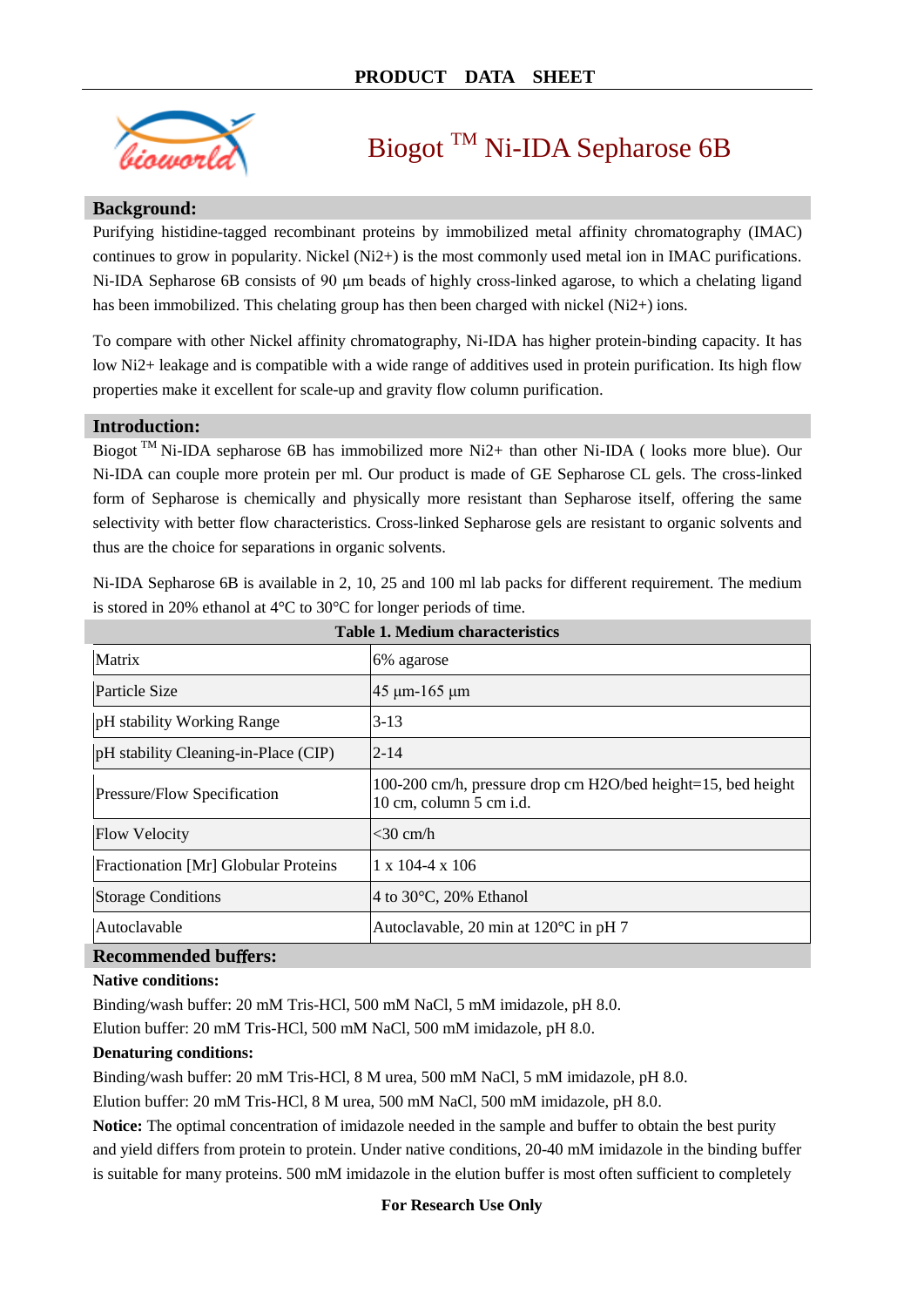#### elute the target protein.

#### **Sample preparation:**

The protocol below has been used successfully in our laboratories, but other established procedures may also work.

**1.** For protein expressed in E. coli or yeast cytoplasm. Dilute the cell paste: Add 5-10 ml of binding buffer for each gram of cell paste. It is essential that the sample and binding buffers contain the same concenctration of imidazole to prevent binding of host cell proteins with exposed histidines.At the same time , remove large particles and high concentration of reagents such as EDTA, amino acids and reducing agents, which can destroy Ni-IDA resins.

**2.** Enzymatic lysis: 0.2 mg/ml lysozyme, 20 µg/ml DNAse, 1 mM MgCl2, 1 mM PMSF (final concentrations) or other protease inhibitors. The inhibitors must have no effect on the ability of the Ni resin.then Stir for 30 minutes at  $+4 \text{ C}$ .

**3.** Mechanical lysis: Sonication, homogenization, repeated freeze/thaw or similar techniques.

**4.** Adjust the pH of the lysate to pH 7.4: Do not use strong bases or acids for pH-adjustment (precipitation risk).

**5.** Centrifuge the lysate: Transfer to tubes and centrifuge at 12000rpm for 20 minutes at room temperature or  $+4\text{ }\mathcal{C}$  depending on the sensitivity of the protein.

**6.** Collect supernatants and perform the purification.

**7.** For proteins secreted into culture medium by yeast, insect, or mammalian expression systems,if have a lot of large volume of supernatant, concentrate the proteins by ammonium sulphate precipitation Dialyze with 1× PBS,then apply to the column, If bit culture supernatant does not contain EDTA, histidine, or any other reducing agents that might affect the Ni column, it can be applied directly to the column.

**Note:** You can also apply unclarified sample to the column (i.e. omitting step 5 above). If so, extend the mechanical lysis somewhat, e.g. sonicate for 10 minutes. Total purification time will increase due to the higher viscosity of the unclarified sample.

## **Purification Procedures:**

#### **1. Column preparation.**

**(a)** Mix the slurry by gently inverting the bottle several times to completely suspend the resin.

**(b)** Use a pipette to transfer an appropriate volume of Ni resin slurry to the column. Allow the resin to settle and the storage buffer to drain from the column.

**(c)** Equilibrate the column with four bed volumes of binding/wash buffer or until A280 is stable.

#### **2. Purification protein**

**(a)** Binding the protein to the resin. Apply the above soluble cleared sample containing His-tagged protein to the column with a flow-rate of 0.5-1 ml per minute. Collect and save the flow-through for analysis.

**(b)** Washing. Wash the column with eight bed volumes of binding/wash buffer or until A280 is stable at the flow-rate of 1 ml per minute.

**(c)** Elution of the target protein. Elute the polyhistidine-tagged protein with five to ten bed volumes of Elution buffer. Collect the elute and dialyze it against 20 mM Tris-HCl pH 8.0 or 1×PBS, pH 7.4, according to the specific application of the target protein.

### **3. Purification of polyhistidine-tagged proteins (expressed mainly in inclusion bodies) from E. coli under**

#### **Denaturing conditions:**

(a) Resuspend the cell pellet in  $1 \times PBS$  (about 5 ml per ml of pellet), and disrupt cells by sonication as described above.